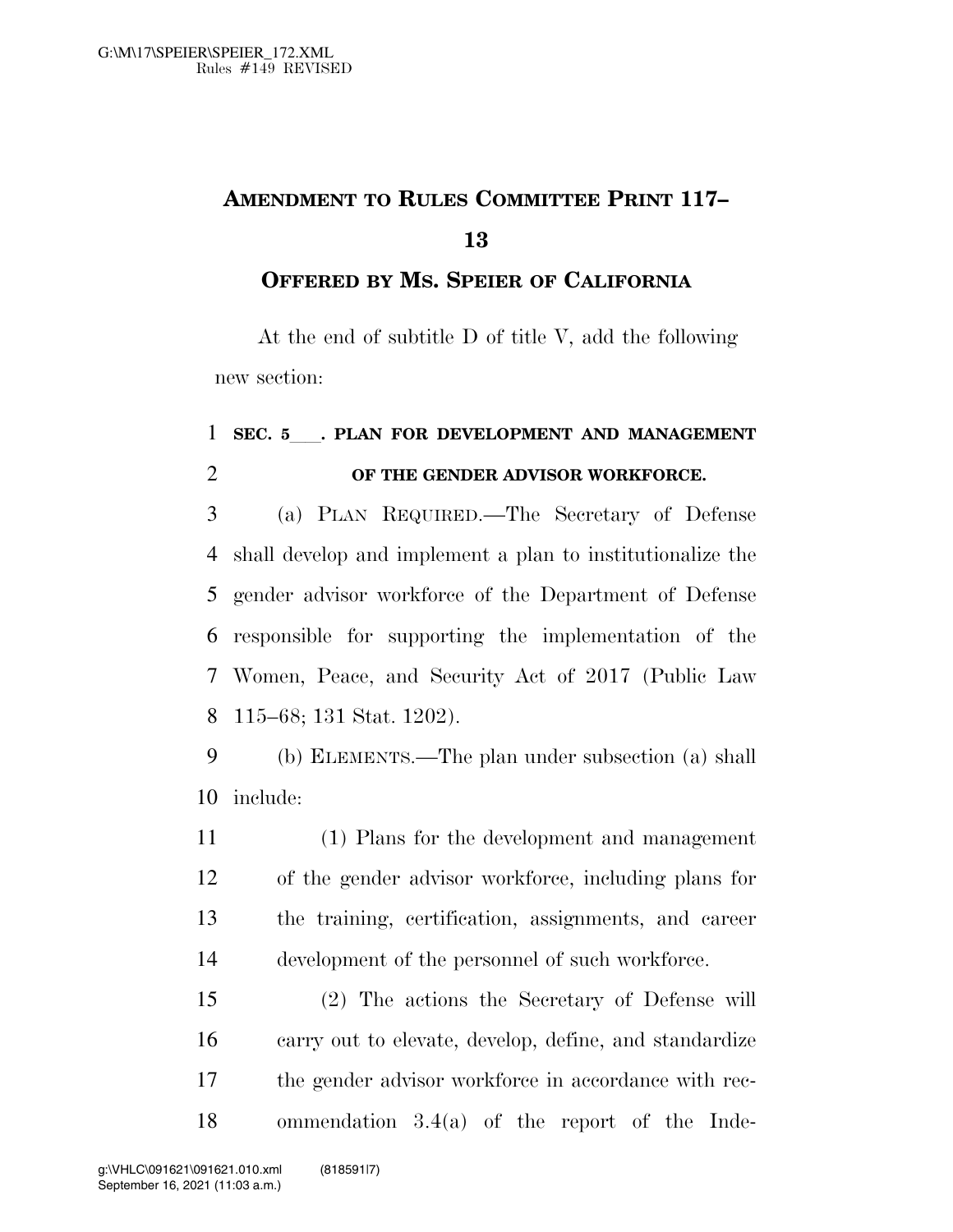$\mathfrak{D}$ 

 pendent Review Commission on Sexual Assault in the Military titled ''Hard Truths and the Duty to Change: Recommendations from the Independent Review Commission on Sexual Assault in the Mili- $5 \text{ tary}$  and dated July 2, 2021.

 (3) Development of or modifications to guid- ance, policy, professional military education, and doctrine to define and standardize the gender advi- sor program with a focus on incorporating the prin- ciples outlined in the plan of the Department of De- fense titled ''Women, Peace, and Security Strategic Framework and Implementation Plan'' and dated 13 June 2020, or any successor plan.

 (4) Identification of training and education re- quirements for members of the Armed Forces and civilian employees of the Department of Defense, in- cluding general and flag officers and members of the senior executive service, on the role of the gender advisor workforce and the principles outlined in plan referred to in paragraph (3), or any successor plan.

21 (5) The funds, resources, and authorities need- ed to establish and develop the gender advisor role into a full-time, billeted, and resourced position across organizations within the Department of De-fense, including the military departments, the Armed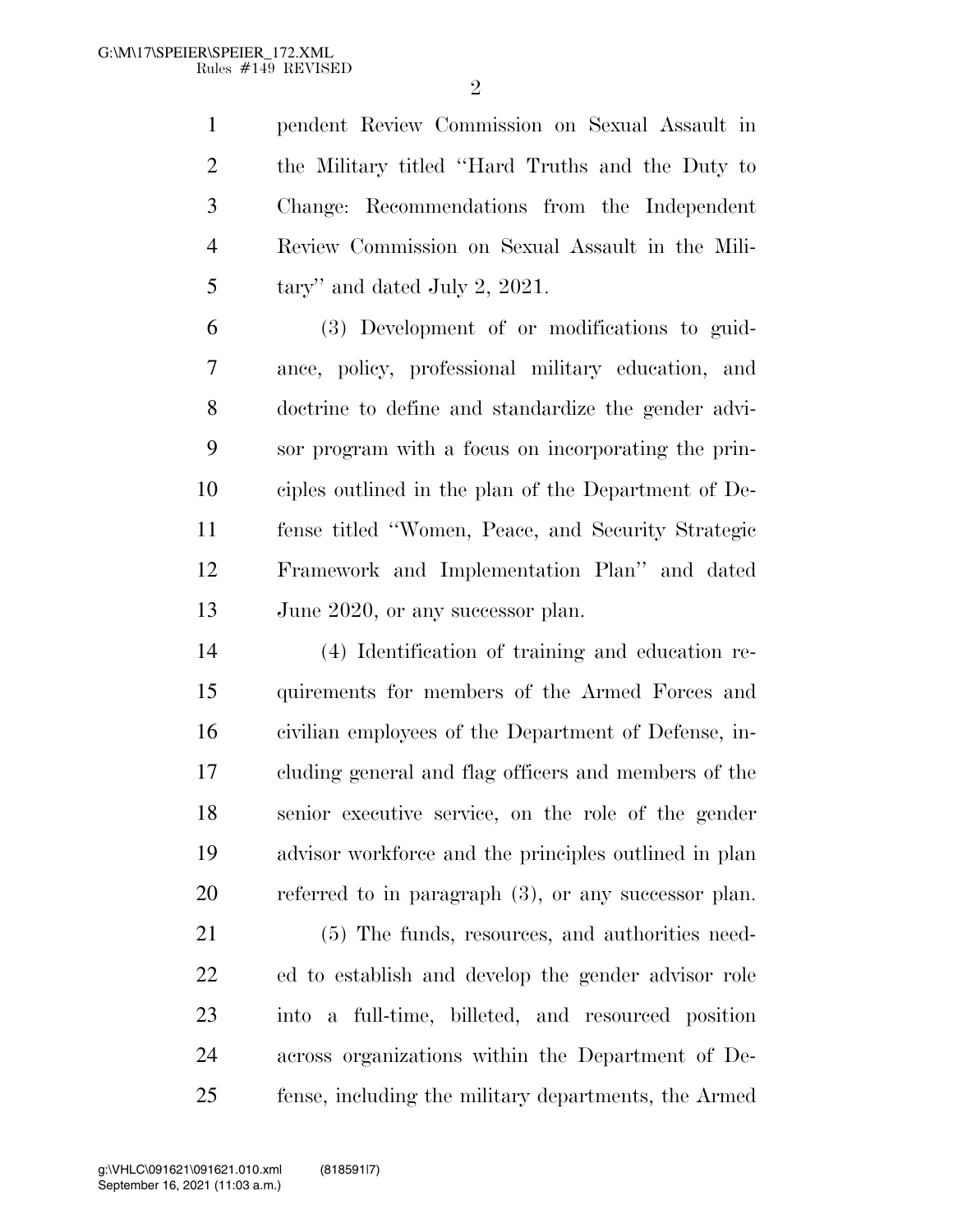Forces, the combatant commands, Defense Agencies, and Department of Defense Field Activities.

 (6) Developing and standardizing position de- scriptions of the gender advisor workforce, including gender advisors and gender focal points, across orga- nizations within the Department, including the mili- tary departments, the Armed Forces, the combatant commands, Defense Agencies, and Department of Defense Field Activities.

 (7) An assessment and review of the Depart- ment's existing training programs for gender advi-sors and gender focal points.

 (8) Actions to adapt gender analysis (as defined in section 3 of the Women's Entrepreneurship and Economic Empowerment Act (Public Law 115–428; 22 U.S.C. 2151–2)) to fit the needs of the Depart- ment of Defense and to incorporate such analysis into the work of gender advisors and other personnel identified as part of the gender advisor workforce.

 (9) The actions the Secretary will carry out to incorporate the total amount of expenditures and proposed appropriations necessary to support the program, projects, and activities of the gender advi-sor workforce into the future years defense program,